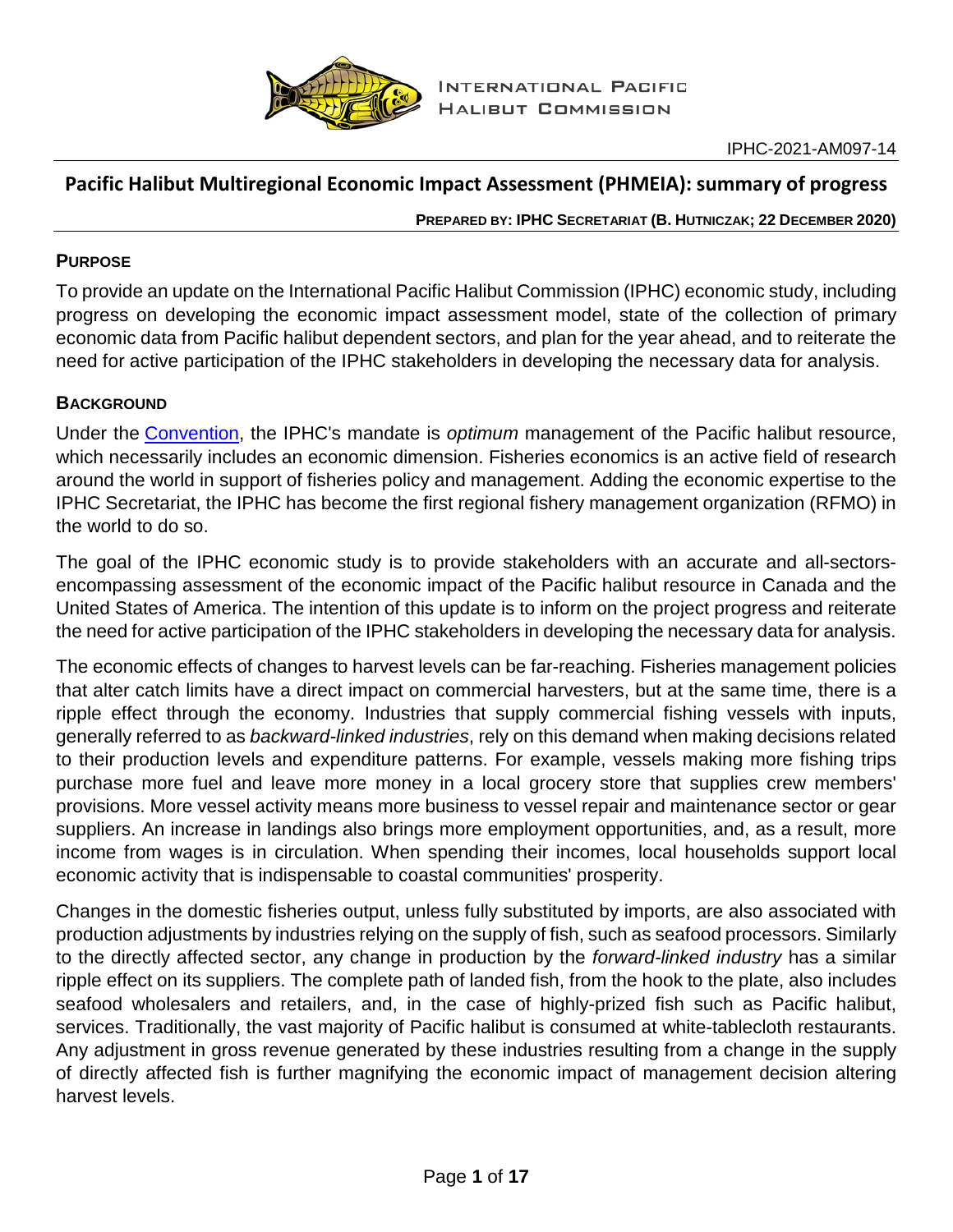

Similar effects are attributed to the recreational fishing sector. By running their businesses, charter operators generate demand for fuel, bait fish, boat equipment, and fishing trip provisions. They also create employment opportunities and provide incomes that can be spent locally, supporting various local businesses. What is more, anglers themselves contribute to the economy by creating demand for goods and services related to their fishing trips. A number of sectors support tourism relaying on the Pacific halibut fishing, both guided or unguided. These include lodging, local retailers, or restaurants.

Besides shaping a complex combination of local effects, the industries' interlinked nature is generating cross-regional impacts. Economic benefits from the primary area of the resource extraction are leaked when inputs are imported, when wages earned by non-residents are spent outside the place of employment, or when earnings from quota holdings flow to non-resident beneficial owners. At the same time, the inflow of economic benefits to the local economies from outside is occurring when products are exported or local businesses are bringing tourism cash to the region.

Understanding the multiregional impacts of changes to fisheries sectors is now more important than ever considering how globalized it is becoming. Fish harvested on the other side of the globe can be easily found on the shelf or on the menu in the United States or Canada, competing with domestically produced seafood. The United States and Canada imported seafood worth over USD 28.8 billion (CAD 37.4 billion) in 2018 (Statistics Canada, 2020a; US Census, 2020b). On the production side, the origin of inputs to any sector is increasingly distant, implying a gradual shift of economic activity supported by fisheries and seafood industries abroad. While generally cost-effective, such high exposure to international markets makes seafood accessibility fragile to perturbations, as shown by the covid-19 outbreak (OECD, 2020). Fisheries are also at the forefront of exposure to the accelerating impacts of climate change. A rapid increase of the water temperature of the coast of Alaska, termed *the blob*, is affecting fisheries (Cheung and Frölicher, 2020) and may have a profound impact on Pacific halibut distribution. Thus analyzing the sector in a broader context is crucial.

## **Update on the model development**

Economic impacts are typically estimated with the use of an input-output (IO) model. The traditional IO model is used to investigate how changes in final demand affect economic variables such as output, income and employment or contribution to the region's gross domestic product (GDP). This is known as impact analysis. With an adjustment for the shock type, the model can also demonstrate the magnitude of changes in supply-constrained industries such as total allowable catch (TAC) constrained fisheries. Adopting a multiregional approach, the model accommodates the cross-regional trade. The IO model can also be extended to the so-called social accounting matrix (SAM). Adopting SAM, the calculated effects account for labor commuting patterns and residency of beneficial owners of production factors, and as a result, the flow of earnings between regions.

The Pacific halibut multiregional economic impact assessment (PHMEIA) model is a multiregional SAM model describing economic interdependencies between sectors and regions developed with a specific purpose of assessing the economic contribution of Pacific halibut resource to the economy of the United States and Canada. The adopted methodology is an extension from the multiregional SAM model for Southwest Alaska developed by Seung, Waters, and Taylor (2019) and draws on a few decades' worth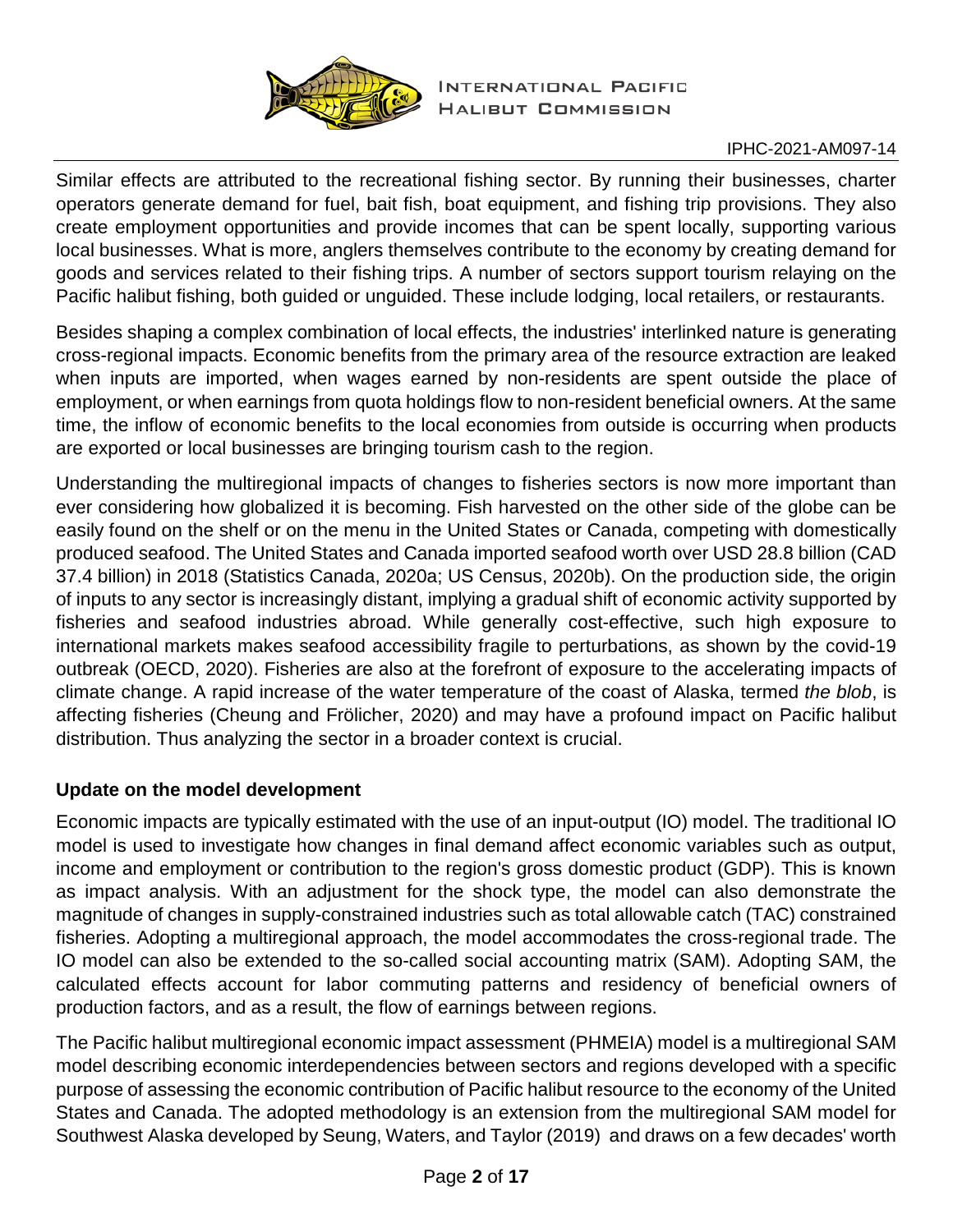

of experience in developing IO models with applications to fisheries (for review of relevant literature, please refer to the economic study section on the IPHC website, subsection *Review of economic impact assessment models focused on the fisheries sector*).

The model reflects the interdependencies between eleven major sectors and two Pacific halibut-specific sectors. These include the Pacific halibut fishing sector, as well as the forward-linked Pacific halibut processing sector.[1](#page-2-0) The inclusion of the Pacific halibut charter sector is underway. The list of industries considered in the PHMEIA model, as well as the primary commodities they produce, is available in **[Table 1](#page-4-0)**.

The model accounts for interregional spillovers. These represent economic stimulus in the regions other than the one in which the exogenous change is considered. This allows accommodation of increasing economic interdependence of regions and nations. The model considers three primary Pacific halibut producing regions, as well as residual regions to account for cross-boundary effects of fishing in the Pacific Northwest:

- Alaska (AK)
- West Coast (WC including WA, OR and CA)
- British Columbia (BC)
- Rest of the US (RUS)
- Rest of Canada (ROC)
- Rest of the world  $(ROW)^2$  $(ROW)^2$

By accounting for the economic linkages among these six regions, the study shows the importance of multiregional approaches to measuring economic impacts more accurately. This is particularly important in the context of shared resources and joint management, such as the case of collective management of Pacific halibut by the IPHC. The economic metrics derived from the PHMEIA model range from total economic impact on output along the value chain to impacts on employment and incomes, as well as contribution to the GDP and households' prosperity.

The model adopts a recently published multiregional generalized RAS (MRGRAS) updating technique (Temursho, Oosterhaven and Alejandro, 2019) to develop an up-to-date model that can incorporate partial information on its components while continuing to conform to the predefined balanced structure. This technique can make the multiregional model consistent with aggregated national data<sup>[3](#page-2-2)</sup> and include

<span id="page-2-0"></span><sup>&</sup>lt;sup>1</sup> As noted by Steinback and Thunberg (2006), there are number of seafood substitutes available to buyers. Thus including impacts beyond processors and wholesalers could be misleading considering that it is unlikely that supply shortage would result in a noticeable change in retail level gross revenues. Data limitations dictate the exclusion of wholesale buyers from the assessment of forward-linked effects.

<span id="page-2-1"></span><sup>&</sup>lt;sup>2</sup> The ROW region in the model is considered exogenous. This implies that the trade relations with the ROW are not affected by the changes to the Pacific halibut sector considered in this project. While, the full inclusion of ROW component allows for assessment of impact outside Canada and the United States if trade with ROW was to be considered responsive to changes in Pacific halibut sector activity, this is not typically seen in the literature.

<span id="page-2-2"></span><sup>&</sup>lt;sup>3</sup> For example, data from the National Economic Accounts (NEA). NEA data provide a comprehensive view of national production, consumption, investment, exports and imports, and income and saving. These statistics are best known by summary measures such as gross domestic product (GDP), corporate profits, personal income and spending, and personal saving.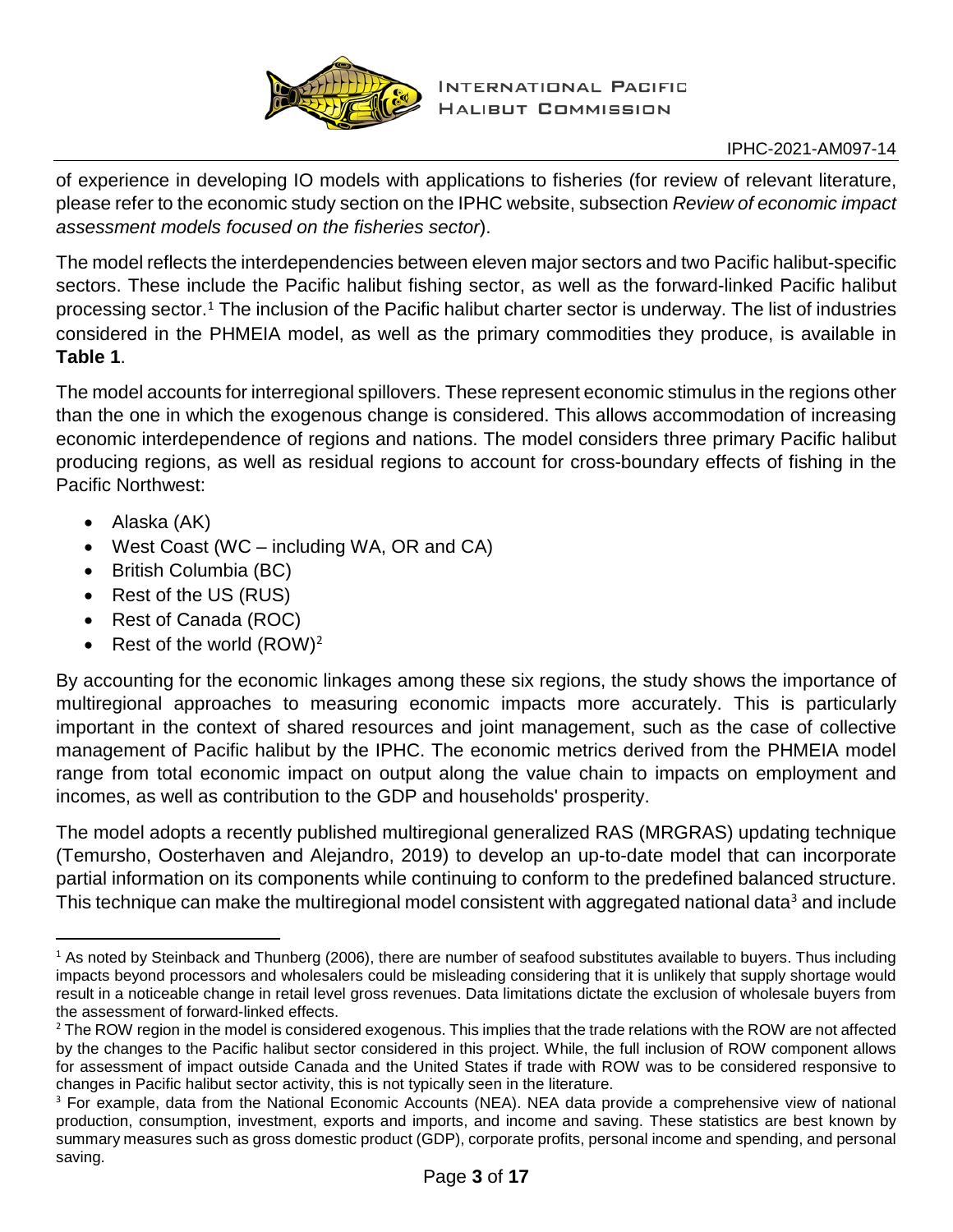

up-to-date estimates from a limited number of focus sectors. For more details on the methodological approach, please refer to the economic study section on the IPHC website (subsection Methodological annex).

The current version of the model is based solely on secondary data sources.<sup>[4](#page-3-0)</sup> As such, the results are conditional on the adopted assumptions for the components for which data were not available. In order to improve the accuracy of the assessment, the IPHC intends to incorporate into the model primary economic data collected directly from members of Pacific halibut dependent sectors (see *[Update on](#page-4-1)  [the identification of available data sources and primary data collection](#page-4-1)*), applying the so-called partialsurvey method (Miller and Blair 2009, pp. 303). **The subsequent revisions of the model incorporating IPHC-collected data will bring improved estimates on the Pacific halibut sectors' economic impact**.

The model is operational and available for 2014, 2016, and 2018. For more details on the SAM application to the assessment of the impact of the Pacific halibut resource on the economies of Canada and the United States, please refer to the economic study section on the IPHC website (subsection *PHMEIA model*).

<span id="page-3-0"></span> <sup>4</sup> I.e. data collected by other parties, not the IPHC.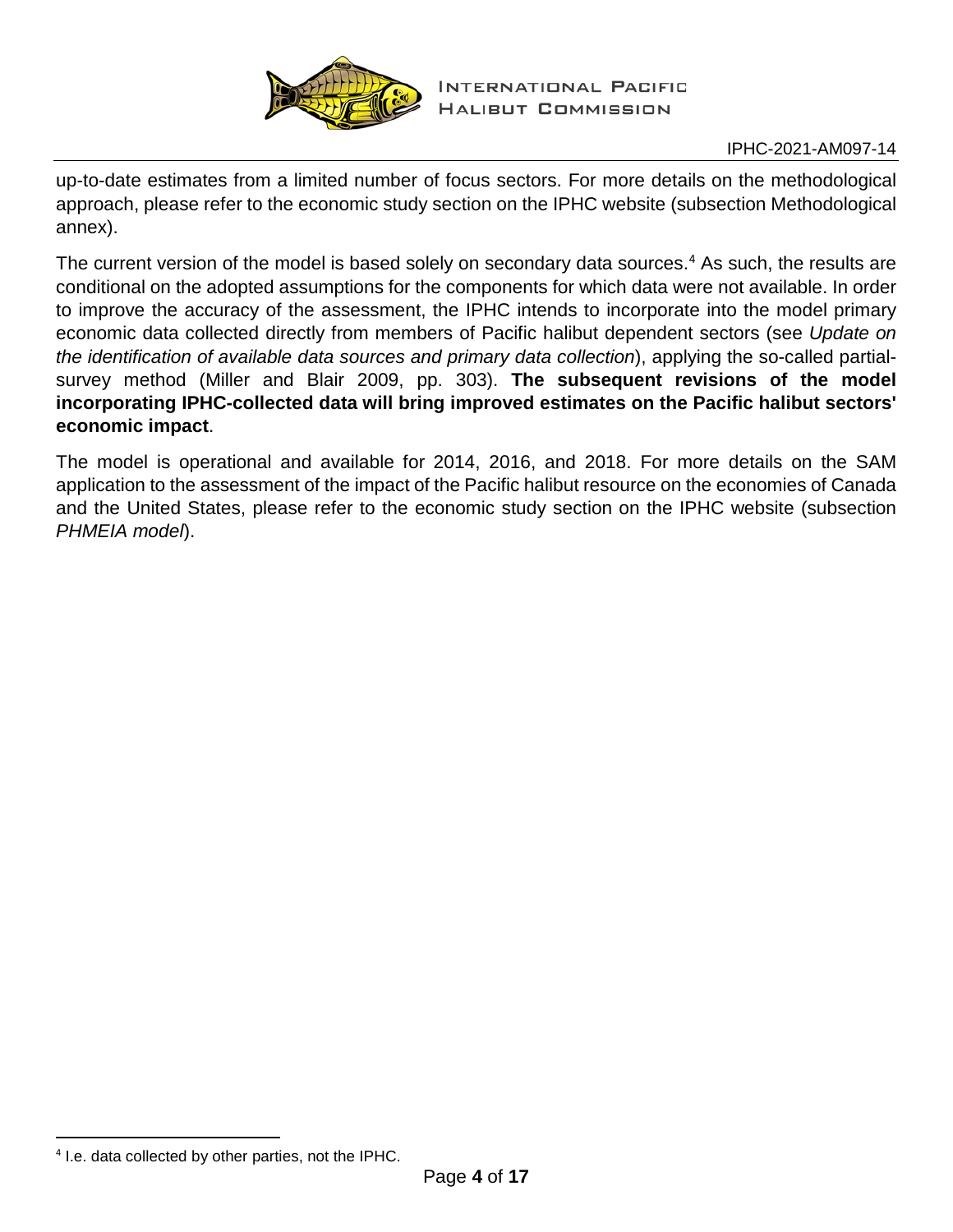

| le 1. Inqustries and commodities considered in the PHIVIETA Model. |                                                     |                                            |                                         |  |  |
|--------------------------------------------------------------------|-----------------------------------------------------|--------------------------------------------|-----------------------------------------|--|--|
|                                                                    |                                                     | Industry                                   | Primary commodity produced              |  |  |
|                                                                    | 1                                                   | Pacific halibut fishing                    | Pacific halibut                         |  |  |
|                                                                    | 2                                                   | Other fish and shellfish fishing           | Other fish and shellfish <sup>(1)</sup> |  |  |
|                                                                    | 3                                                   | Agriculture and natural resources (ANR)    | Agriculture and natural resources       |  |  |
|                                                                    | 4                                                   | Construction                               | Construction                            |  |  |
|                                                                    | 5                                                   | <b>Utilities</b>                           | <b>Utilities</b>                        |  |  |
|                                                                    | 6                                                   | Pacific halibut processing                 | Seafood                                 |  |  |
|                                                                    | 7                                                   | Other fish and shellfish processing        | Seafood                                 |  |  |
|                                                                    | 8                                                   | Food manufacturing (excluding seafood)     | Food <sup>(2)</sup>                     |  |  |
|                                                                    | 9                                                   | (excluding<br>Manufacturing<br>food        | (excluding<br>Manufactured<br>goods     |  |  |
|                                                                    |                                                     | manufacturing)                             | food)                                   |  |  |
|                                                                    | 10                                                  | Transport                                  | Transport                               |  |  |
|                                                                    | 11                                                  | Wholesale                                  | Wholesale                               |  |  |
|                                                                    | 12                                                  | Retail                                     | Retail                                  |  |  |
|                                                                    | 13                                                  | Services (including public administration) | (including<br>public<br><b>Services</b> |  |  |
|                                                                    |                                                     |                                            | administration)                         |  |  |
|                                                                    | 14<br>Pacific halibut charter sector <sup>(2)</sup> |                                            | Pacific halibut fishing trips           |  |  |

<span id="page-4-0"></span>**Table 1.** Industries and commodities considered in the PHMEIA model.

*Notes*: (1)In the case of Canada case, other fish and shellfish commodity include, besides wild capture production, also aquaculture output produced by aquaculture industry that is a part of the ANR industry. Other fish and shellfish processing industry in the US component, on the other hand, draws more on the ANR commodity that includes aquaculture output. As a result, the misalignment between model components is not concerning as linking these is based on the trade of aggregated seafood commodity. <sup>(2)</sup>There is a slight misalignment between model components related to the allocation of beverage and tobacco product manufacturing products that, in some cases, are considered non-durable goods and lumped with the food commodity. In the case of the US component, this misalignment is corrected with the use of additional data available from the AMS. No correction is performed for the ROW component, but the global production of beverage and tobacco products is considered of minor importance compared to other food commodities. (2)Inclusion of the Pacific halibut charter sector is underway, the current version of the model accounts only for the economic impact associated with sectors related to commercial Pacific halibut fishing.

## <span id="page-4-1"></span>**Update on the identification of available data sources and primary data collection**

The current version of the model is built using a broad set of secondary data sources. These include region-specific commercial fishing outputs in terms of value (DFO, 2020; NOAA, 2020a), wholesale value<sup>[5](#page-4-2)</sup> (AgriService BC, 2018; COAR, 2020), employment and wages<sup>[6](#page-4-3)</sup> (AK DLWD, 2020; Statistics Canada, 2020c), out-of-state employment (Kreiger and Whitney, 2020), seafood trade (NOAA, 2020b; Statistics Canada, 2020a). Additional data are available on recreational harvest and participation in recreational angling (ADFG, 2020; RecFIN, 2020), subsistence and research harvest (IPHC, 2020a). More details on fisheries-related secondary data sources can be found in the economic study section on the IPHC website (subsection *Fisheries-related economic statistics*).

The social accounting matrix, even if built with the purpose of assessing a limited number of sectors (i.e. Pacific halibut dependent industries in this case), also requires input on supply and use by all industries in the economy, as well as supplementary data on household accounts to provide insight into the demographics of the workforce that builds the market for supply and demand of labor and trade

<span id="page-4-2"></span><sup>&</sup>lt;sup>5</sup> Not available for the US West Coast (confirmed with NOAA NWFSC, personal communication).

<span id="page-4-3"></span><sup>&</sup>lt;sup>6</sup> Not available for the US West Coast (confirmed with NOAA NWFSC, personal communication).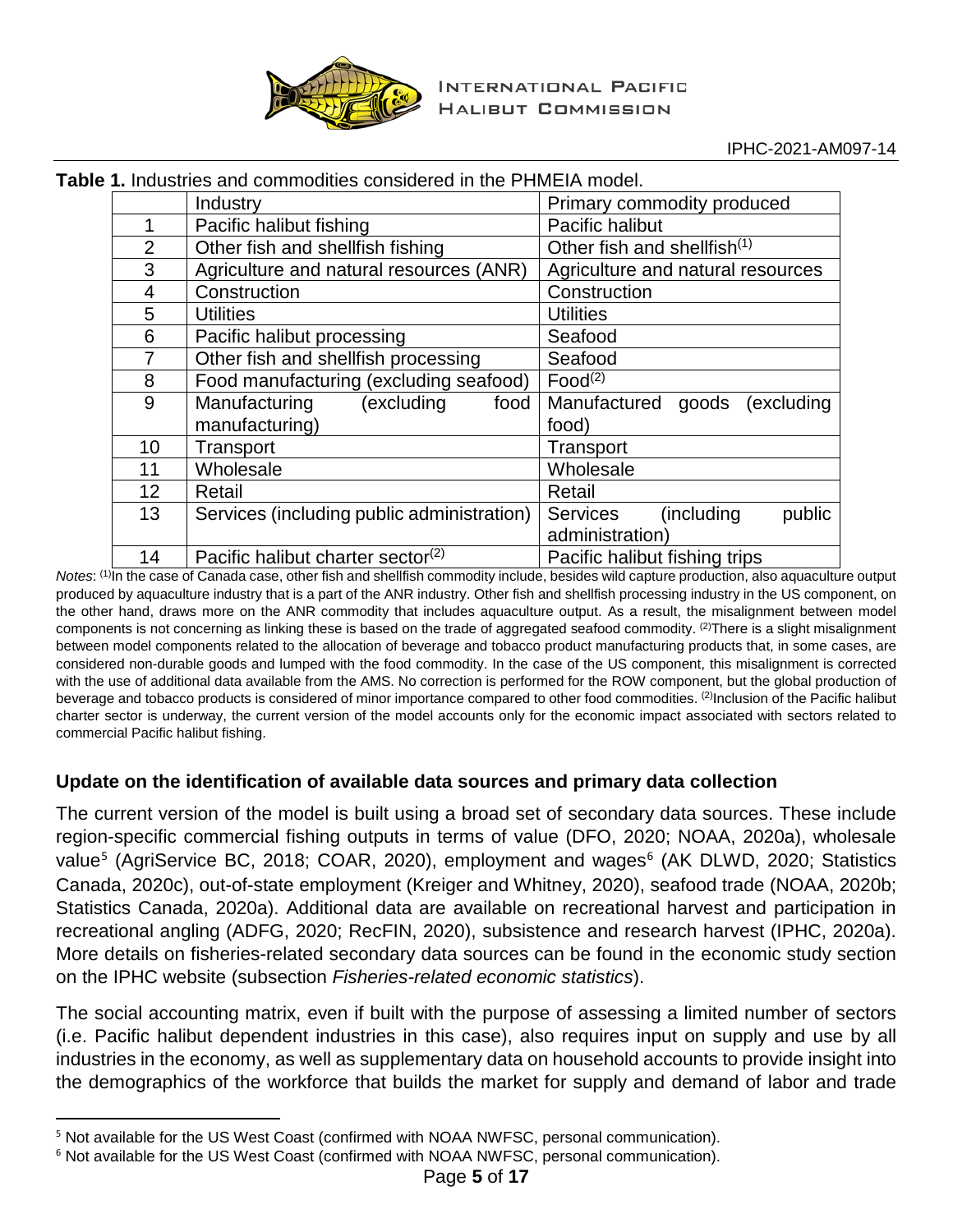

data to link model components. The following sources serve as a base for the up-to-date estimates (list not exhaustive):

- US Bureau of Economic Analysis (BEA) industry accounts supplemented by BEA Regional Data resources (BEA, 2020) - the USA model component
- United States Census Bureau's Annual Survey of Manufactures (ASM) (US Census 2020a) complementary statistics on manufacturing establishments
- Provincial-level supply and use tables published by Statistics Canada (Statistics Canada, 2020b) – the Canadian model component
- World Input-Output Tables (Timmer *et al.*, 2015) base for the rest of the world component
- US Trade provided by the U.S. Census Bureau (US Census, 2020b)
- Canadian International Merchandise Trade Database (Statistics Canada, 2020a)

More accuracy of the results can be achieved by incorporating into the model primary economic data collected directly from members of Pacific halibut dependent sectors. An essential input to the SAM model is data on production structure (i.e. data on the distribution of revenue between profit and expenditure items). Currently, the model uses estimates from species-based NOAA model for Alaska for 2014 (Seung, Waters and Taylor, 2019), as well as Pacific halibut sector estimates for the West Coast provided directly by the authors of the NOAA input-output model for the Pacific Coast fisheries (Leonard and Watson, 2011; Pacific halibut estimates not published). No equivalent detail model is available for British Columbia, although some partial statistics are derived from Edwards and Pinkerton (2020). [7](#page-5-0)

A series of surveys to gather information from commercial fishers and processing plant operators has been announced at the AM96. To expand the current model's scope, a survey aimed at charter business owners has been announced at the IM96. The draft survey form has been discussed with a small focus group consisting of charter business owners from all IPHC regions who advised on the questionnaire's clarity and suitability.

New, web-based survey forms are available:

- [Here,](http://iphcecon.westus2.cloudapp.azure.com:3838/azure_com/) for Pacific halibut commercial harvesters;
- [Here,](http://iphcecon.westus2.cloudapp.azure.com:3838/azure_charter/) for Pacific halibut processors;
- [Here,](http://iphcecon.westus2.cloudapp.azure.com:3838/azure_proc/) for Pacific halibut charter business owners.

**IPHC stakeholders are encouraged to fill relevant survey form and contribute to the assessment of the importance of the Pacific halibut resource to the economy of Canada and the United States of America.**

# *Note on data discrepancies*

Several discrepancies in crucial economic statistics have been identified. For example, the 2018 Alaska Pacific halibut output value ranges from USD 79.2 mil., as reported by the Alaska Fisheries Information

<span id="page-5-0"></span> $7$  Edwards and Pinkerton (2020) provide estimates of average operational and fixed cost. These are used to derive value added related to Pacific halibut fishing used in the model.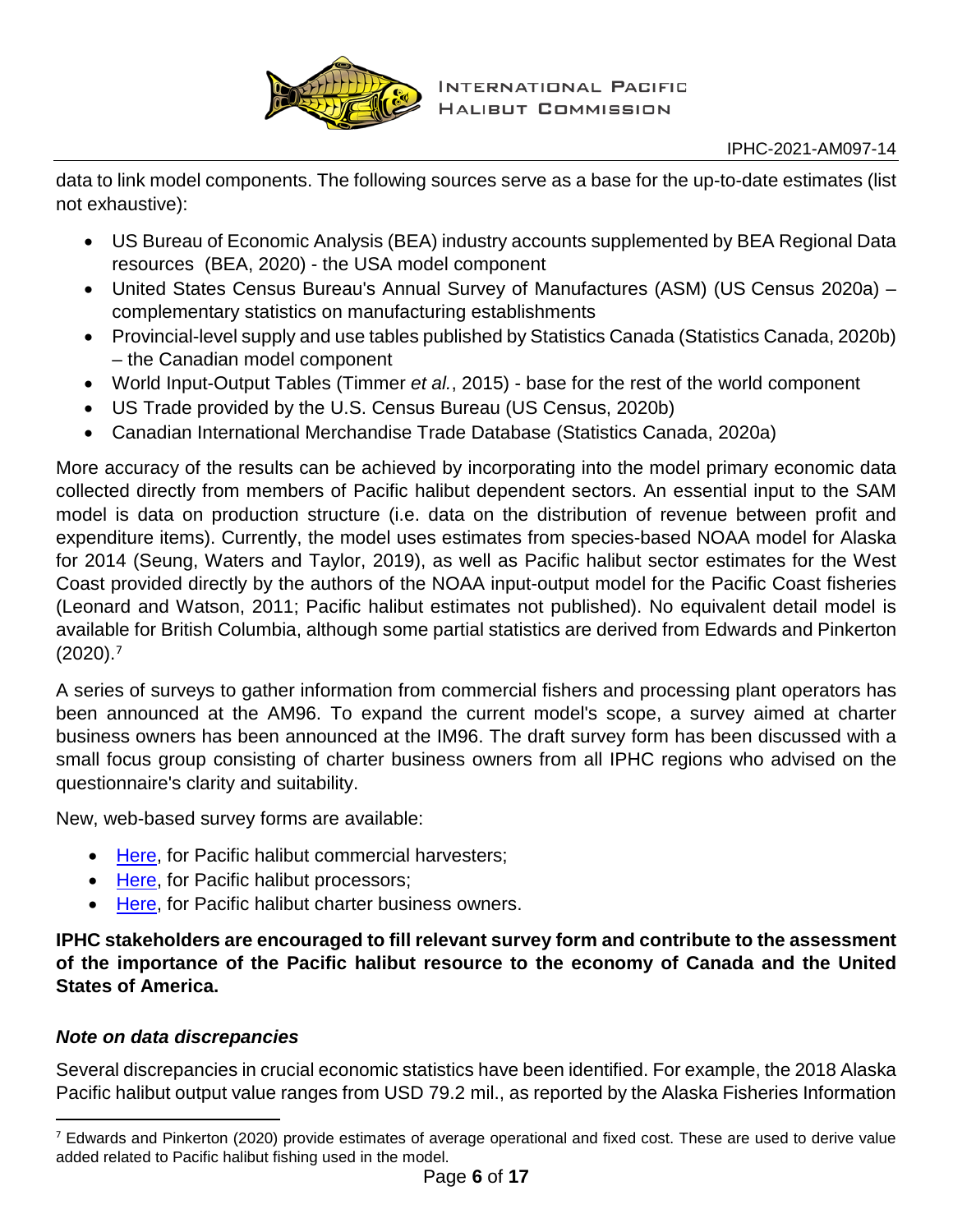

Network (AKFIN, 2020), to USD 88.1 mil., as reported in the Commercial Operator's Annual Reports (COAR, 2020). Data from fish tickets available through the eLandings (confidential) suggest Pacific halibut output of about USD 78 mil., but there are tickets with missing price data suggesting the need for extrapolation of prices for estimating the total fisheries output value. British Columbia output value ranges from CAD 44.1 mil. reported by the Province of British Columbia (AgriService BC, 2018) to CAD 55.4 mil reported by the Fisheries and Oceans Canada (DFO, 2020). The best effort is made to identify the best data sources for model inputs. Additionally, a table with data comparison between sources will be prepared for verification and/or model input adjustments.

## *Note on data on Pacific halibut value along the supply chain*

The complete path of landed fish, from the hook to the plate, includes, besides harvesters and processors, also seafood wholesalers and retailers, and in the case of highly-prized fish such as Pacific halibut, services when it is served in restaurants. Any change in gross revenue generated by these industries as a result of a change in the supply of directly affected fish is further magnifying the economic impact of management decision altering harvest levels.

Isolating data on Pacific halibut wholesale and retail is challenging as no relevant statistics have been identified. However, it is important to note that there are many seafood substitutes available to buyers. Thus, including economic impacts beyond processors and wholesalers could be misleading when considering that it is unlikely that supply shortage would result in a noticeable change in retail level gross revenues (Steinback and Thunberg, 2006).

## *Note on primary data collection in the time of the crisis*

Recent perturbations in the markets caused by covid-19 serve as an additional argument for considering the broader economic dimension of Pacific halibut's contribution to regional economies. Widespread closure of restaurants, the Pacific halibut's biggest customers, diminished the demand for fish, particularly high-quality fresh fish that fetch higher prices. Lower prices, down in 2020 by up to 30% compared with the previous year (Stremple, 2020), caused a slow first half of the season (Ess 2020). Less harvest activity has repercussions in the economy beyond the harvest sector as it affects also harvest sector suppliers and downstream industries that rely on its output. Outbreaks of covid-19 in fish processing plants (Estus, 2020; Krakow, 2020) also affect economic activity generated regionally by this directly related to the Pacific halibut supply sector. Moreover, seafood processors incur additional costs associated with protective gear, testing, and quarantine accommodations (Ross, 2020; Sapin and Fiorillo, 2020; Welch, 2020).

The pandemic is thought to be a major impediment to successful primary data collection in 2020. The survey's announcement happened shortly before the covid-19 outbreak that shifted the focus of participants to the Pacific halibut fishery. An intensified effort to reach out to commercial vessel operators was made starting July when the IPHC fisheries data specialists (ports) distributed a paper version of the survey. To this date, however, too few responses have been received to make reliable estimates for the sector.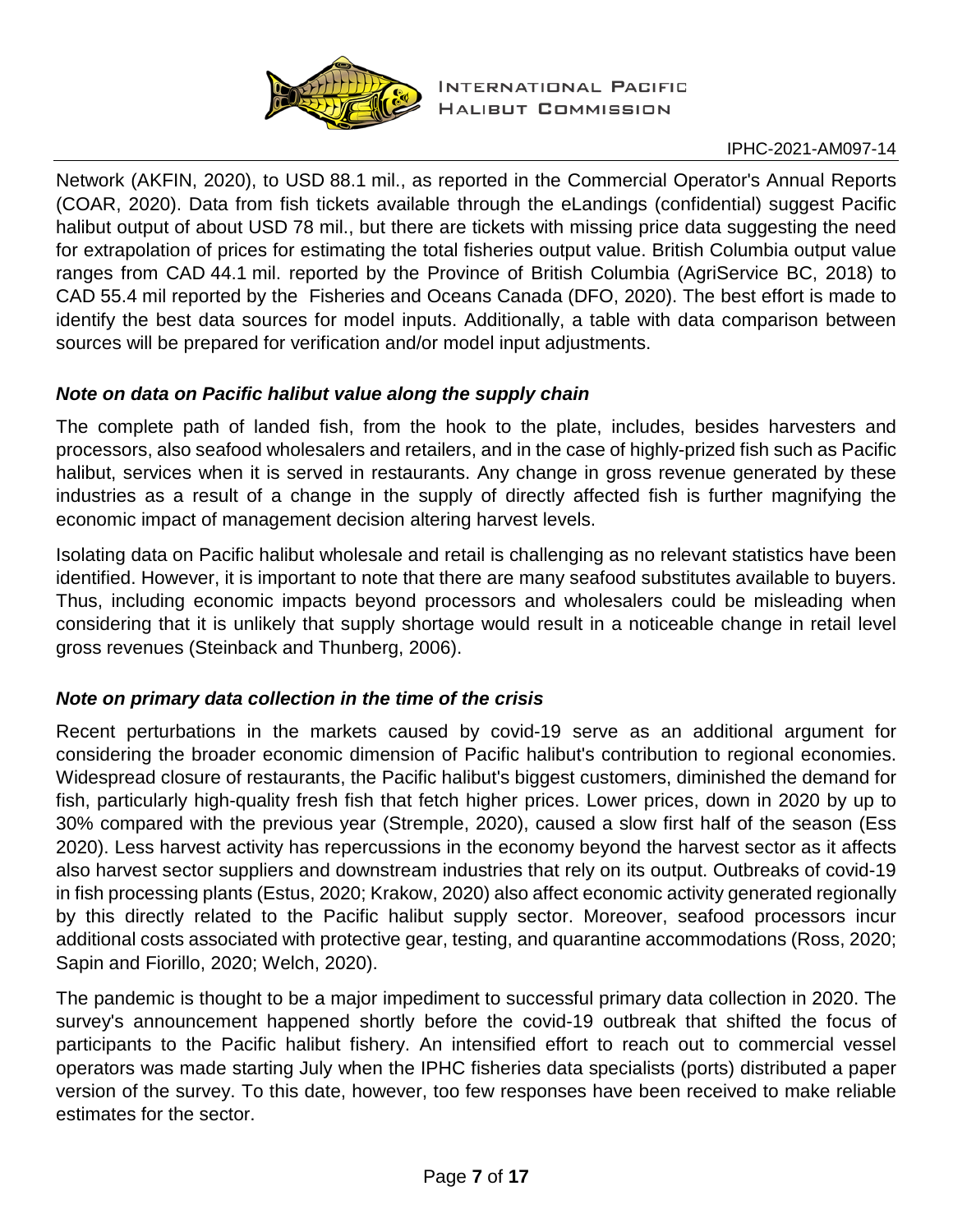

The new edition of the IPHC economic survey has been announced at the IM96. It allows the participants to the Pacific halibut fisheries (commercial and charter sector) to fill the form for 2020, but also retrospectively submit information for 2019. We leave the choice to the survey participants, noting the benefits of filling for both years:

- Data for 2019, covering pre-covid-19 operations, can be considered a baseline suitable for drawing conclusions under normal circumstances and using for predictions.
- Data for 2020, covering an abnormal year of operations, can be used to assess losses incurred by the Pacific halibut sectors, but also sectors' resilience to unfavorable exogenous circumstances. If the project continues and data for 2021 are collected, the project could inform on the response to the crisis and undertake an analysis of the path to recovery.

## *Note on the inclusion of the recreational sector in the PHMEIA model*

There are two components to consider when attempting to assess the full scope of the Pacific halibut resource's economic impact occurring as a result of recreational fishing activities. The first is the contribution to the economy by the charter sector that provides service to anglers. These include services directly related to angling, for example, providing a boat, trip supplies and guides, but also not directly related, for example, hospitality services in case of fly-in lodges that specialize in serving customers interested in Pacific halibut fishing. The economic impact is generated by the sector's demand for inputs from other industries, including manufacturing, professional services (accounting, marketing, etc.) and demand for labor. Assessment of the charter sector economic impact typically requires surveying charter business owners on their revenues and expenditures.

The second component is the contribution of anglers themselves by creating demand for goods and services related to their fishing trips. This includes expenses related to the travel that would otherwise not be incurred (e.g. auto rental, fuel cost, lodging, food, site access fees), as well as money spent on durable goods that are associated with recreational fishing activity, e.g. rods, tackle, outdoor gear, boat purchase, etc. This component applies to both guided and unguided recreational fishing. Assessment of anglers' contribution to the economy typically requires surveying private anglers on their fishingrelated expenditures and fishing preferences.

#### *Note on economic impact assessment of subsistence fishing*

Previous research suggested that noncommercial or nonmarket oriented fisheries contribution to national GDP is often grossly underestimated, particularly in developing countries (e.g., Zeller, Booth, and Pauly 2006). Subsistence fishing is also important in traditional economies, often built around indigenous communities. Wolfe and Walker (1987) found that there is a significant relationship between the percentage of native population in the community and reliance on wildlife as for a food source in Alaska. However, no comprehensive assessment of the economic contribution of the subsistence fisheries to the Pacific northwest is available. The only identified study, published in 2000 by Wolfe (2000), suggest that the replacement value of the wild food harvests in rural Alaska may be between 131.1 and 218.6 million dollars, but it does not distinguish between different resources and assumes equal replacement expense per lb. Aslaksen et al. (2008) proposed an updated estimate for 2008 based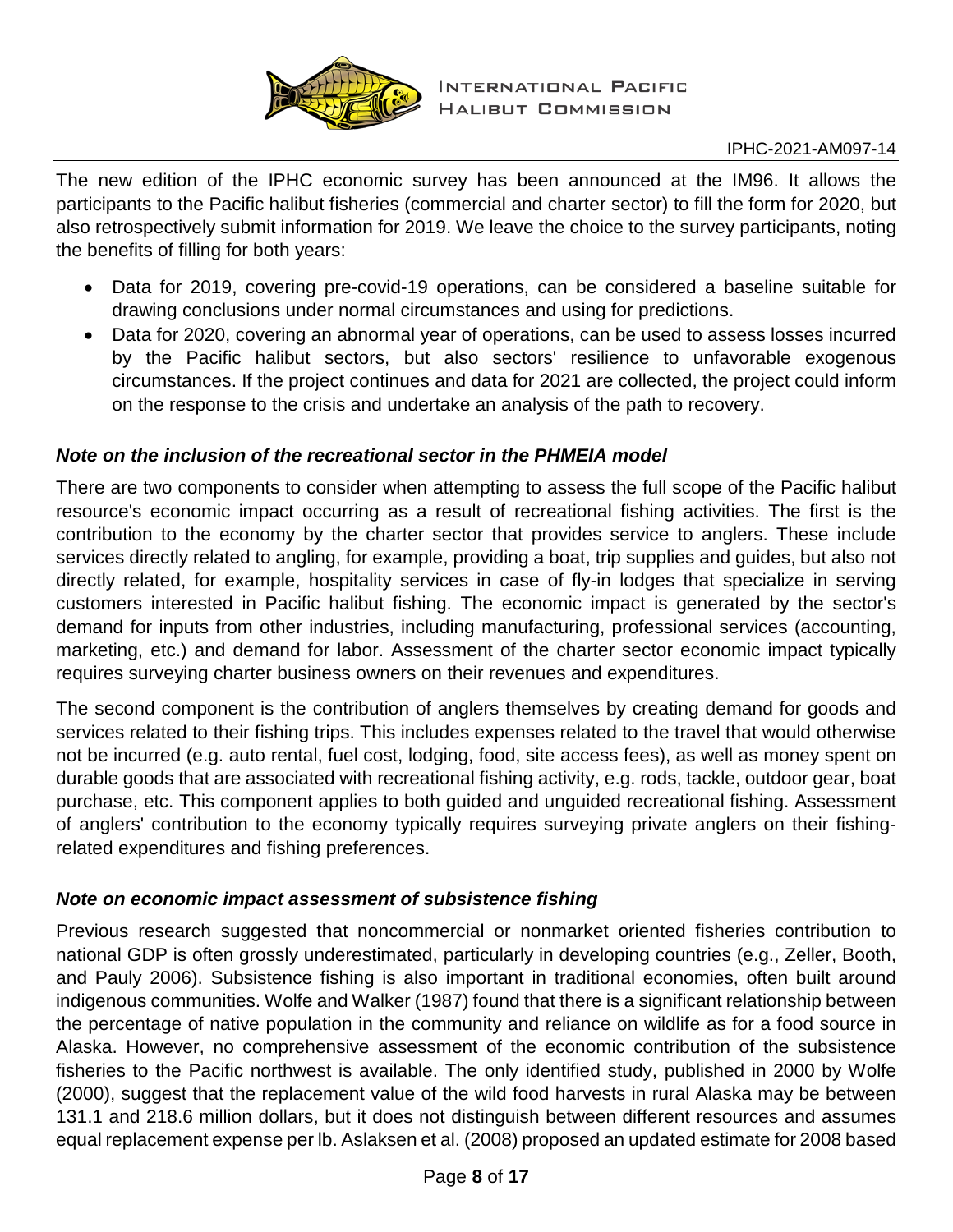

on the same volume, noting that transportation and food prices have risen significantly between 2000 and 2008 and USD 7 a pound is a more realistic replacement value. This gives the total value of USD 306 million, but the approach rely upon the existence of a like-for-like replacement food (in terms of taste and nutritional value), which is arguably difficult to accept in many cases (Haener *et al.*, 2001) and ignores the deep cultural and traditional context of halibut in particular (Wolfe, 2002). A more recent study by Krieg, Holen, and Koster (2009) suggests that some communities may be particularly dependent on wildlife, consuming annually up to 899 lbs per person, but no monetary estimates are derived. Moreover, although previous research points to the presence of sharing and bartering behavior that occurs in many communities (Wolfe, 2002; Szymkowiak and Kasperski, 2020), the economic and cultural values of these networks have yet to be thoroughly explored.

## **Glance at the preliminary results**

This section summarizes the preliminary outcomes of the PHMEIA model. It is important to note that these are based on **the current version of the model incorporating only secondary data sources**. As such, **the results are conditional on the adopted assumptions for the components for which data were not available and are subject to change**.

The current results incorporate the following changes in comparison to the results presented at the IM96:

- Estimates are revised following a new release of data on NEA accounts for the United States (October-November 2020) and Canada (November 2020).
- The estimates fully incorporate described flows of earnings related to Pacific halibut sector.
- The model incorporates revised production structure for the WC Pacific halibut fishing sector (based on NOAA provided estimates) and for the British Columbia sector (incorporating data on fixed and operational cost from the literature).<sup>[8](#page-8-0)</sup>

The preliminary results suggest that Pacific halibut commercial fishing's total estimated impact in 2018 amounts to USD 281 mil. (CAD 364) in GDP, USD 176 mil. (CAD 228 mil.) in labor income (including estimated USD 21.5 mil / CAD 27.9 mil in wages in the Pacific halibut fishing sector), 4,453 in jobs, and USD 179 mil (CAD 232 mil.) in households income and over USD 666 mil. (CAD 863 mil.) in output. This is about 5.1 times the fishery output value of USD 129 mil. (CAD 168 mil.) recorded for 2018 (DFO, 2020; NOAA, 2020a). The estimate is the total economic impact, the sum of the direct, indirect, and induced effects from changes to the Pacific halibut fishing sector, as well as indirect and induced effects associated with forward-linked industries (Pacific halibut processing sector).

The results suggest that the revenue generated by Pacific halibut at the harvest stage accounts for only a fraction of economic activity that would be forgone if the resource was not available to fishers in the pacific northwest. Besides supporting production by other industries, the sector also contributes to the GDP of Canada and the United States and has a considerable impact on employment in both countries.

<span id="page-8-0"></span><sup>&</sup>lt;sup>8</sup> Previous version of the model assumed transferability of production structure between regions and adopted estimates for Alaska to other regions. Revised production structure incorporating region-specific information suggest that the value added accounts for a considerably bigger share of landed value in British Columbia than in Alaska. This is one of the main reasons behind changes in the final estimates.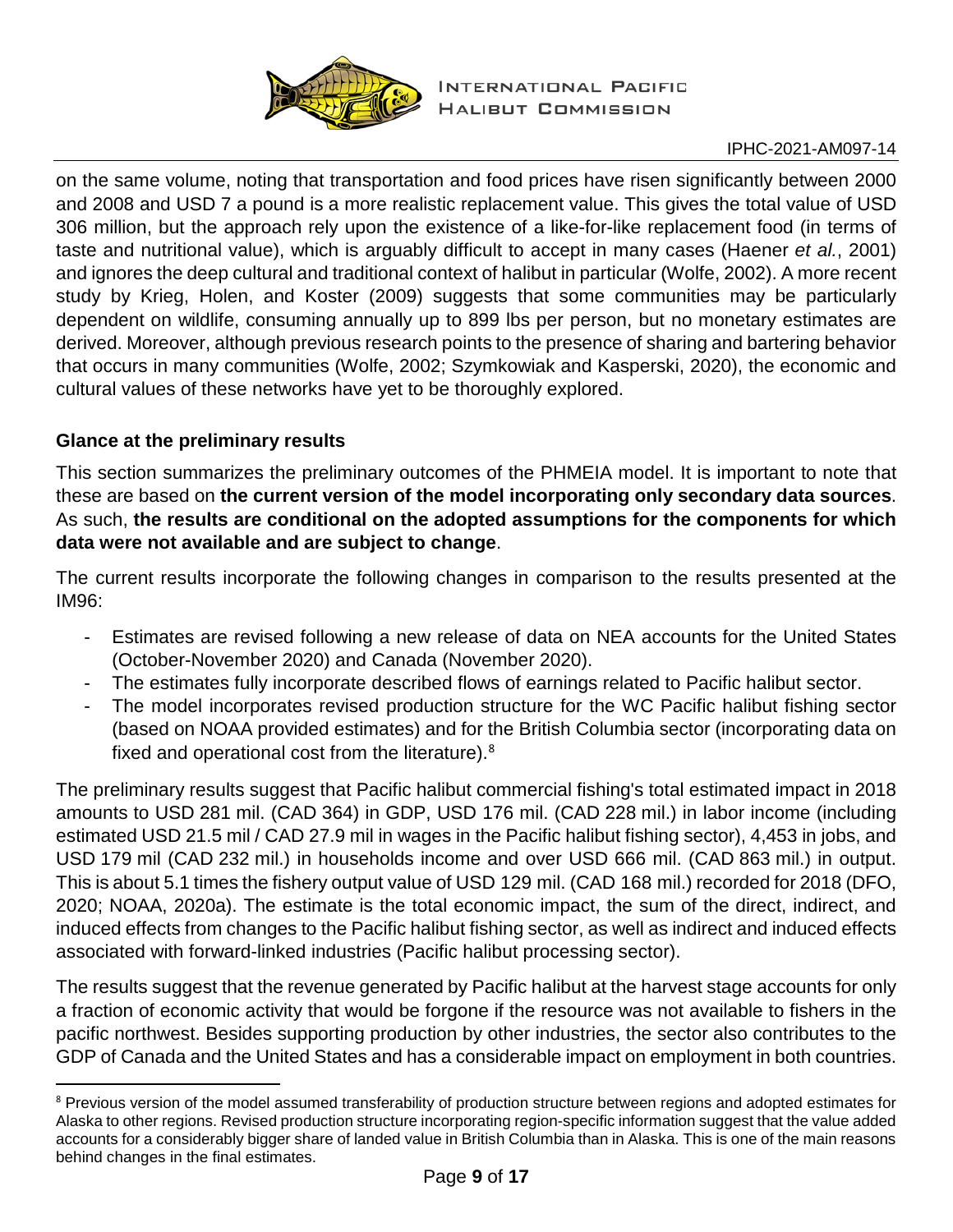

Understanding such a broad scope of impacts is essential for designing policies with desired effects depending on regulators' priorities.

Moreover, the results suggest that incorporating Pacific halibut specific outflows has a considerable impact on results. **[Table 2](#page-10-0)** shows the estimates of economic impact on households in Alaska from the final model contrasted with estimates from the model that does not account for cross-regional flows of earnings. While 1USD of Pacific halibut output in Alaska could generate USD 0.54 USD for Alaskan households, out-of-state employment<sup>[9](#page-9-0)</sup> and flow related to beneficial ownership of Pacific halibut fishing rights in Alaska (i.e. quota holdings) cause this estimate to drop to USD 0.39.

The study's main contribution is the first consistent estimation of both backward and forward-linked effects of fisheries supply changes in a multiregional setup tracing the transmission of impacts internationally.[10](#page-9-1) By linking multiple spatial components, the model offers a better understanding of the impacts of changes in shared stock supply.

The complexity of Pacific halibut supply-side restriction in the form of region-based allocations suggests the need for a tool enabling regulators to assess various combinations of TAC allocations. To address this, the results are complemented by an interactive web-based application allowing users to estimate and visualize joint effects based on custom changes simultaneously applied to all IPHC-managed Pacific halibut producing areas. The preliminary version of the tool is available [here.](http://iphcecon.westus2.cloudapp.azure.com:3838/ModelApp_azure/)

# [http://iphcecon.westus2.cloudapp.azure.com:3838/ModelApp\\_azure/](http://iphcecon.westus2.cloudapp.azure.com:3838/ModelApp_azure/)

The current version of the tool accounts only for the commercial sector, inclusion of the recreational component is underway.

Besides providing economic impact estimates for broadly-defined regions, the PHMEIA model results can inform the community impacts of the Pacific halibut resource throughout its range. However, while the quantitative analysis is conducted with respect to components that involve monetary transactions, Pacific halibut's value is also in its contribution to the diet through subsistence fisheries and importance to the traditional users of the resource. To native people, traditional fisheries constitute a vital aspect of local identity and a major factor in cohesion. One can also consider the Pacific halibut's existence value as an iconic fish of the Pacific Northwest. While these elements are not quantified at this time, recognizing such an all-encompassing definition of the Pacific halibut resource contribution, the project echoes a broader call to include the human dimension into the research on the impact of management decisions, as well as changes in environmental or stock conditions.

<span id="page-9-0"></span> <sup>9</sup> These are preliminary estimates incorporating average out-of-state employment in *Fishing, Hunting and Trapping* sector published by the ADFG (Kreiger and Whitney, 2020). For more accurate results, out-of-state employment in Pacific halibut fishing sector will be estimated from the IPHC economic survey.

<span id="page-9-1"></span><sup>&</sup>lt;sup>10</sup> While a study analyzing the impact of Pacific salmon fisheries on the economy of both the USA and Canada using the IO approach was identified (Gislason *et al.*, 2017), the models therein are disconnected and do not offer the consistency of an integrated multiregional model.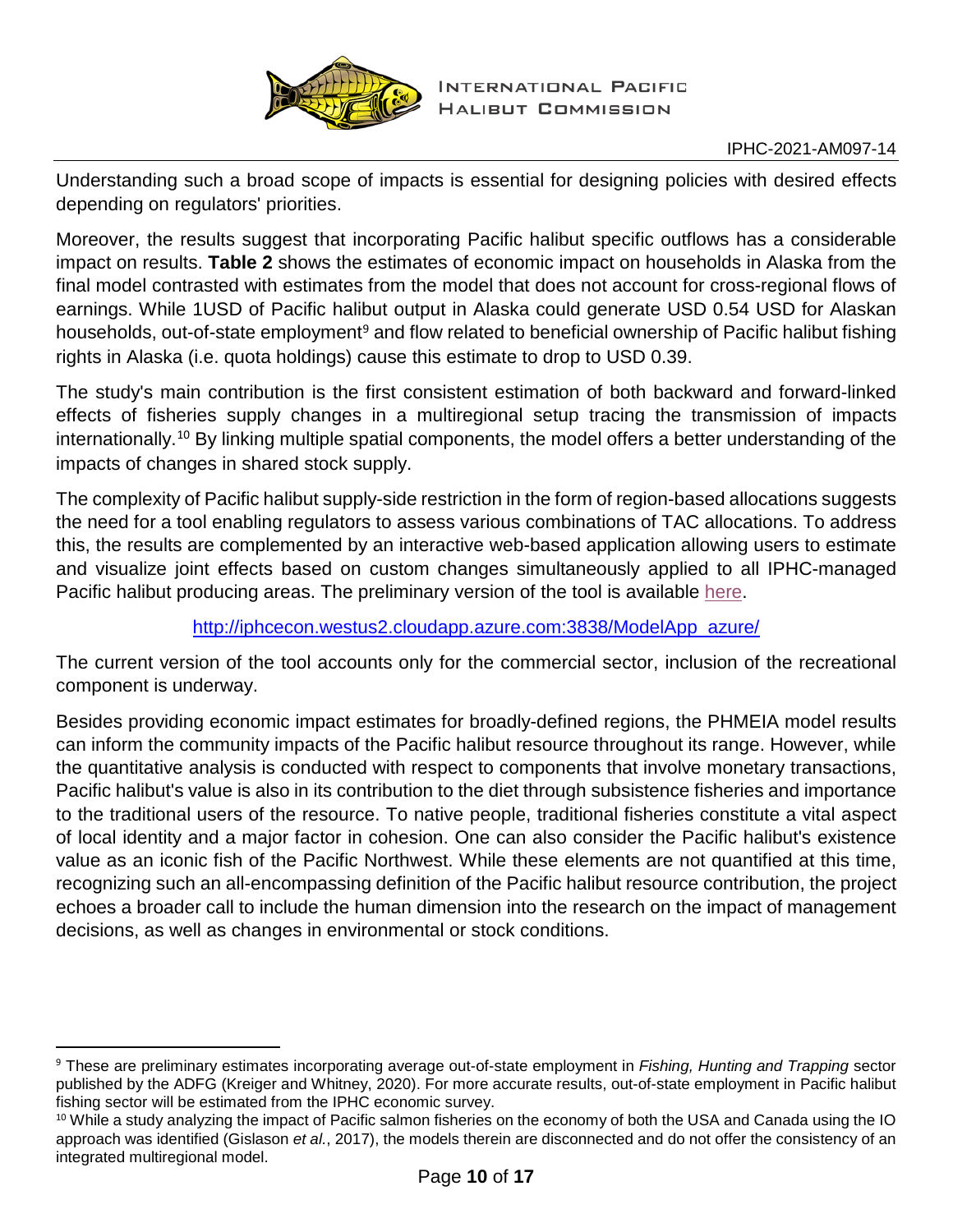

<span id="page-10-0"></span>**Table 2** Effect of incorporating Pacific halibut specific outflows - impact on households per 1 USD of Pacific halibut output in Alaska.

|                             | Model with no Pacific   Model                         | Pacific<br>with |
|-----------------------------|-------------------------------------------------------|-----------------|
|                             | halibut specific outflows   halibut specific outflows |                 |
| Households in Alaska   0.54 |                                                       | 0.39            |
| WC households               | 0.09                                                  | 0.16            |
| <b>RUS households</b>       | 0.31                                                  | 0.38            |

*Notes*: Impacts on households in Canada omitted.

# **OBJECTIVES**

**[Table](#page-10-1) 3 s**ummarizes the progress to-date against the IPHC economic study objectives.

<span id="page-10-1"></span>

|  | Table 3. The study objectives - summary of progress |  |
|--|-----------------------------------------------------|--|
|--|-----------------------------------------------------|--|

| <b>Objective</b>                                                                             | Status*                |
|----------------------------------------------------------------------------------------------|------------------------|
| Item 1: Survey of previous studies and existing information                                  |                        |
| <b>Item 1.a: Literature review</b>                                                           | <b>COMPLETED</b>       |
| <b>Item 1.b</b> : Description of ongoing regular data collection programs                    | <b>COMPLETED</b>       |
| Item 1.c: Collection of primary data - commercial sector survey                              | <b>IN PROGRESS</b>     |
| Item 1.d: Collection of primary data - charter sector survey                                 | <b>IN PROGRESS</b>     |
| Item 2: Comprehensive qualitative structural description of the                              | $- - -$                |
| current economics of the Pacific halibut resource                                            |                        |
| Item 2.a: Description of the economics of the Pacific halibut commercial                     | <b>COMPLETED</b>       |
| sector                                                                                       |                        |
| <b>Item 2.b</b> : Description of the economics of the Pacific halibut recreational<br>sector | <b>IN PROGRESS</b>     |
| Item 2.c: Description of the economics of other Pacific halibut sectors                      | <b>IN PROGRESS</b>     |
| (bycatch, subsistence, ceremonial, research, non-directed)                                   |                        |
| Item 3: Quantitative analysis of the economic impact of the directed                         | $---$                  |
| <b>Pacific halibut fishery</b>                                                               |                        |
| Item 3.a: Methodology $-$ a model of the economy                                             | <b>COMPLETED</b>       |
| <b>Item 3.b:</b> Methodology – inclusion of the commercial sector in the SAM                 | <b>IN PROGRESS</b>     |
| <b>Item 3.c</b> : Methodology – inclusion of the recreational sector in the SAM              | <b>IN PROGRESS</b>     |
| Item 3.d: Methodology - economic value of the subsistence use                                | See note on the        |
|                                                                                              | collaboration proposal |
| Item 4: Account of the geography of the economic impact of the                               | $---$                  |
| <b>Pacific halibut sectors</b>                                                               |                        |
| Item 4.a: Visualization of region-specific economic impacts                                  | <b>IN PROGRESS</b>     |
| Item 5: Analysis of the community impacts of the Pacific halibut                             | ---                    |
| fishery throughout its range, including all user groups                                      |                        |
| Item 5.a: Community impacts assessment of the Pacific halibut fishery                        | Data-dependent         |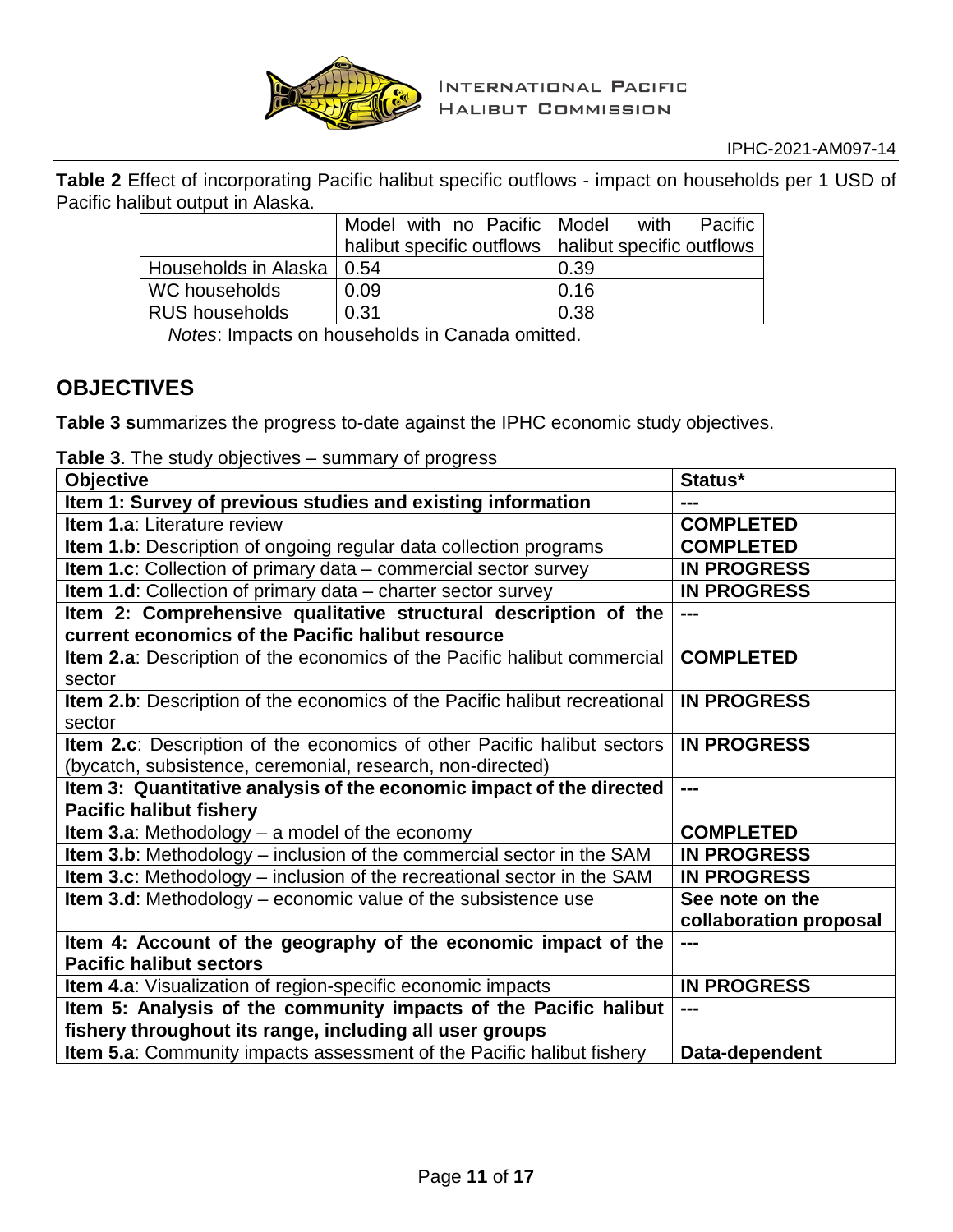

| Item 6: Summary of the methodology and results of the IPHC study $\vert$ ---<br>in comparison to other economic data and reports for the Pacific<br>halibut resource, other regional fisheries, and comparable seafood<br>industry sectors |                    |
|--------------------------------------------------------------------------------------------------------------------------------------------------------------------------------------------------------------------------------------------|--------------------|
| <b>Item 6.a:</b> Putting methodology into perspective                                                                                                                                                                                      | <b>IN PROGRESS</b> |
| Item 6.b: Putting results into perspective                                                                                                                                                                                                 |                    |

\* All items marked as COMPLETED are subject to updates based on the direction of the project and evolution of the situation in the Pacific halibut fisheries.

## **Extensions depending on availability of inputs**

## *Assessment of community impacts*

While some of the local communities particularly rely on fishing-related economic activities, extending the proposed SAM model to the community level (or any other spatial scale) requires significant investment in identifying the economic relationships between different sectors or industries (including both seafood and non-seafood industries) within each broader-defined region, this including deriving estimates on intra-regional trade in commodities and flow of earnings. It is an appealing extension of the current model, but not a feasible avenue for the project with its current time frame.

At this time, for increasing spatial resolution of assessed economic impacts, a simplified approach is suggested. The community impacts can be evaluated based on local exposure to the region's Pacific halibut economic impact, using calculated multiplier effects. Key metrics to consider here are created employment opportunities, wages brought to local circulation, and inflow of capital from outside through offering recreational fishing opportunities. It is also essential to consider the changes in quota distribution. In a system based on transferable quotas, small remote fishing communities are more likely to sell their quota, and what follows is a disproportional economic impact on the spatial scale. Loss of fisheries opportunities in small indigenous communities can be an unintended consequence of quota systems (Carothers, Lew, and Sepez 2010; Szymkowiak, Kasperski, and Lew 2019). Residency of Alaskan quota owners, down to the owner's address, can be searched using CFEC Public Search Application. Canadian quotas (L fishery), which are vessel-based, can be allocated based on vessel owner's residency, searchable in Canadian Register of Vessels available through Transport Canada's Vessel Registration Query System.

While the specifics of the methodology for this component of the study are yet to be determined, the results could be delivered at, for example, port-level, considerably increasing the resolution of the assessed economic impacts. More granularity in results would, however, require more detailed data on revenue from landed harvest. Such data are currently available only for Alaska.<sup>[11](#page-11-0)</sup> Request for access to individual trip revenue data for the US West Coast is pending. For British Columbia, the IPHC is

<span id="page-11-0"></span> <sup>11</sup> IPHC has access to fish ticket data for Alaska through eLandings portal (https://elandings.alaska.gov/).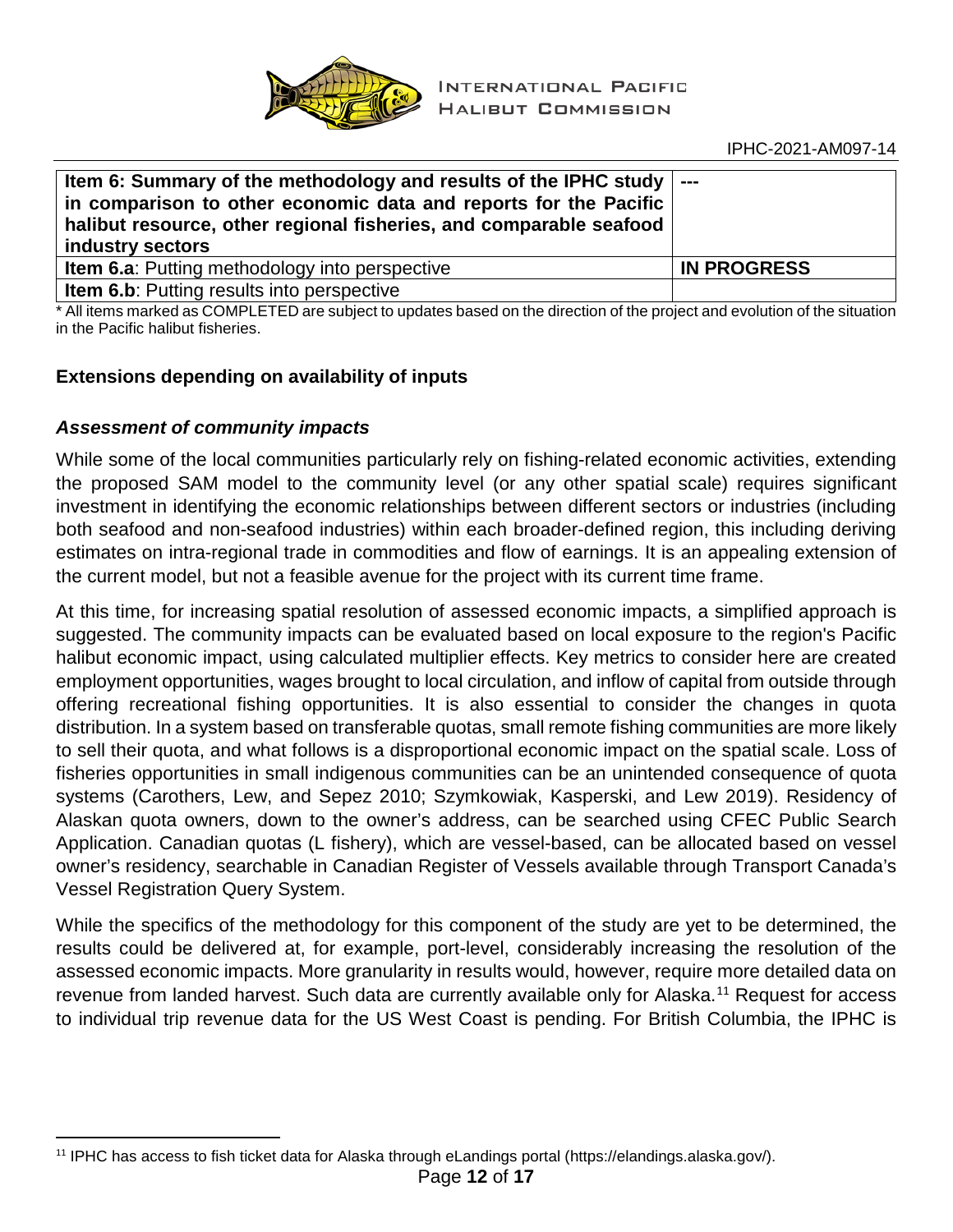

planning to adopt a calculation method based on IPHC-collected logbook data and monthly prices for Prince Rupert and Port Hardy from IPHC Fishery-Independent Setline Survey (FISS) sales.<sup>[12](#page-12-0)</sup>

## *Study of recreational demand*

It is important to note that while it is reasonable to assume that changes in harvest limits have a relatively proportional impact on production by commercial fishers (unless these are dramatic and imply fleet restructure), the effects on the recreational sector are not so straightforward.

A separate study estimating changes in saltwater recreational fishing participation as a response to the changing recreational harvest limits is necessary if the stakeholders are interested in policy impact rather than snapshot economic assessment. Such studies typically require surveying recreational fishers.

There is scope for collaboration here with the NOAA Alaska Fisheries Science Center, where there is ongoing work on estimating the marginal value of a Pacific halibut from the charter fishing sector in Alaska.

If the project was to continue beyond two years, the IPHC could consider surveying recreational fishers. The charter owners who participated in the charter survey pilot implied willingness to help with, e.g., distributing a link to the IPHC survey inquiring about their customers' fishing preferences. How to reach private anglers partaking in unguided fishing was not researched at this time.

# **Suggested extensions beyond the 2-year time frame**

# *Expanding the static SAM model to a computable general equilibrium model*

Relaxing the assumption of fixed technical coefficients by specifying these coefficients econometrically as a function of relative prices of inputs is one of the most compelling extensions to the static IO or SAM models. Such models, generally referred to as computable general equilibrium (CGE) models, require however extensive research to develop credible functional relationships between prices and consumption that would guide economic agents' behavior in the model.

The CGE approach is a preferred way forward when expanding the model usability and considering applying it in conjunction with the Pacific halibut management strategy evaluation (IPHC, 2020b). The dynamic model is well suited to analyze the impact of a broad suite of policies or external factors that would affect the stock over time.

<span id="page-12-0"></span> $12$  It is important to note that adopting this method, bias is expected with respect to smaller operations, aboriginal licenses, and landings outside main ports (ports other than Prince Rupert and Port Hardy).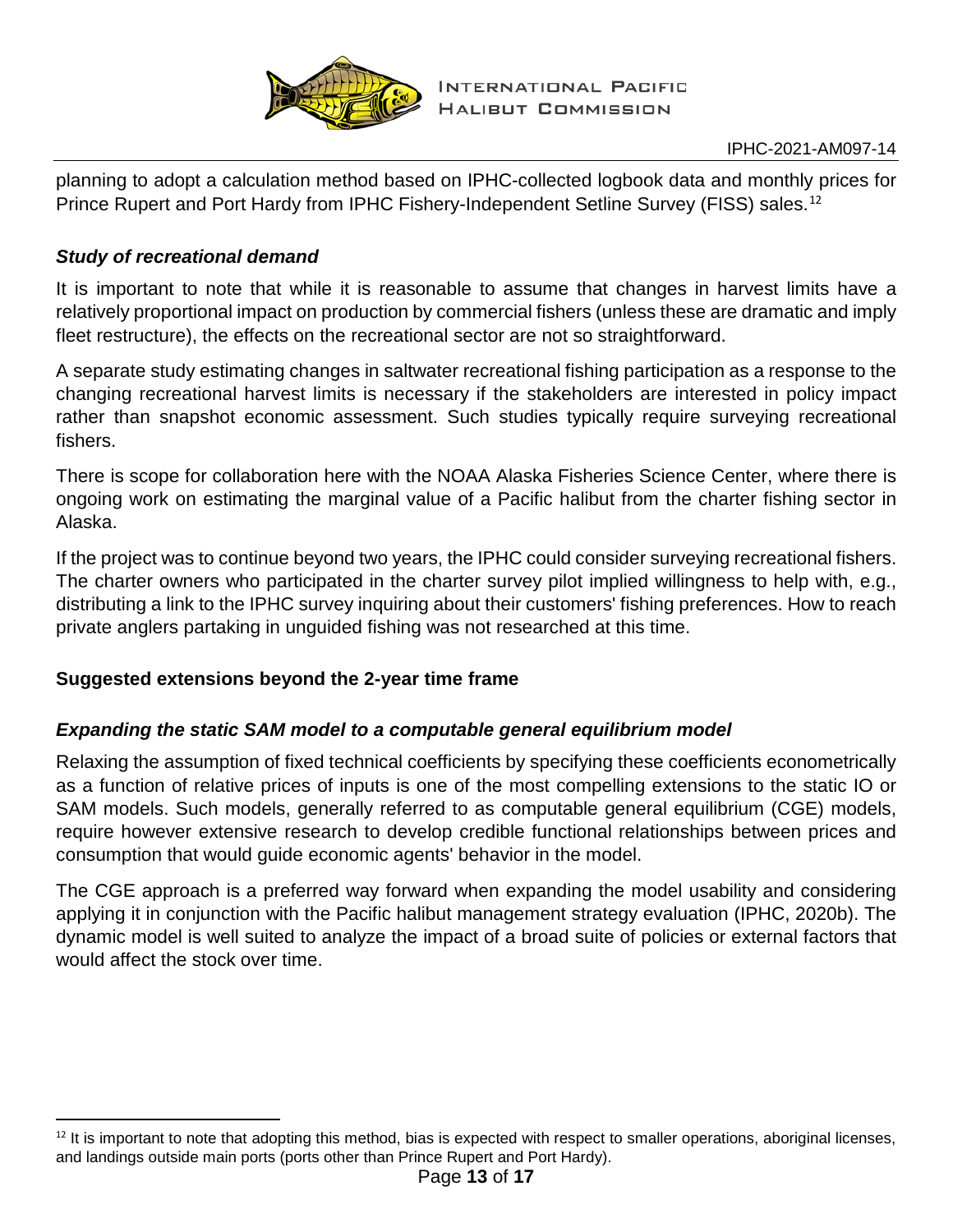

# *Improving the granularity of the SAM model*

As mentioned earlier, extending the proposed SAM model by disaggregating currently proposed regions into smaller components would require significant investment in identifying the economic relationships between sectors within each broader-defined region.

However, a good understanding of localized effects could be beneficial to policymakers that are often concerned about community impacts. Fisheries policies have a long history of disproportionally hurting smaller communities, often because potential adverse effects were not sufficiently assessed.

## **RECOMMENDATIONS**

That the Commission:

- 1) **NOTE** paper IPHC-2021-AM097-14 which provides the Commission with an update on the IPHC economic study, including progress on the development of the economic impact assessment model, state of the collection of primary economic data from Pacific halibut dependent sectors and plan for the year ahead;
- 2) **NOTE** that the accuracy of economic impact assessment of the Pacific halibut resource depends on broader stakeholders' active participation in developing the necessary data for analysis;
- 3) **NOTE** that the accuracy of the assessment of community impacts depends on cooperation between Contracting Parties and the IPHC on economic data exchange.

## **ACKNOWLEDGMENTS**

The IPHC Fisheries Policy and Economics Branch would like to thank all those who participated to date in the IPHC economic survey and contributed to developing the necessary data for analysis.

## **LITERATURE**

ADFG (2020) *Alaska Sport Fishing Survey database*, *Alaska Department of Fish and Game, Division of Sport Fish*. Available at: http://www.adfg.alaska.gov/sf/sportfishingsurvey.

AgriService BC (2018) *British Columbia Seafood Processing Employment 2014*.

AK DLWD (2020) *Statewide Data: Fishing and Seafood Industry Data*, *Department of Labor and Workforce Development*. Available at: https://live.laborstats.alaska.gov/seafood/seafoodstatewide.cfm.

AKFIN (2020) *Alaska Fisheries Information Network (AKFIN) APEX reporting system*, *Alaska Fisheries Information Network*. Available at: https://reports.psmfc.org/akfin/f?p=501.

Aslaksen, I. *et al.* (2008) 'Interdependency of subsistence and market economies in the Arctic', in *The Economy of the North*. Statistics Norway. Available at: http://www.ssb.no/english/subjects/00/00/30/sa84\_en/kap5.pdf.

BEA (2020) *Input-Output Accounts Data*, *Bureau of Economic Analysis*. Available at: https://www.bea.gov/industry/input-output-accounts-data.

Carothers, C., Lew, D. K. and Sepez, J. (2010) 'Fishing rights and small communities: Alaska halibut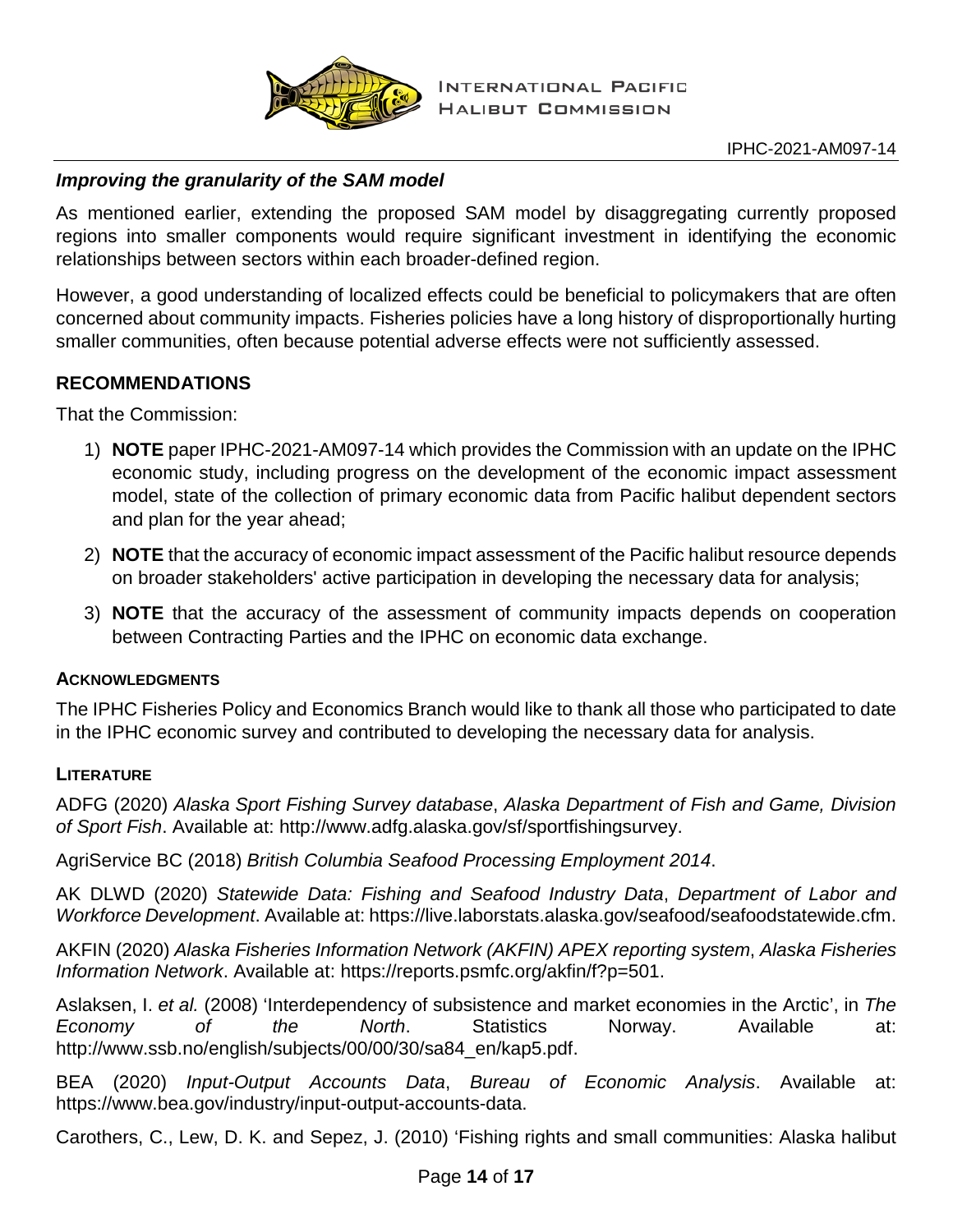

IFQ transfer patterns', *Ocean and Coastal Management*, 53(9), pp. 518–523. doi: 10.1016/j.ocecoaman.2010.04.014.

Cheung, W. W. L. and Frölicher, T. L. (2020) 'Marine heatwaves exacerbate climate change impacts for fisheries in the northeast Pacific', *Scientific Reports*, 10(1), pp. 1–10. doi: 10.1038/s41598-020- 63650-z.

COAR (2020) *Commercial Fishing Reporting*, *Commercial Operator's Annual Reports*. Available at: https://www.adfg.alaska.gov/index.cfm?adfg=fishlicense.coar.

DFO (2020) *Seafisheries Landings*, *Fisheries and Oceans Canada*. Available at: https://www.dfompo.gc.ca/stats/commercial/sea-maritimes-eng.htm.

Edwards, D. N. and Pinkerton, E. (2020) 'Priced out of ownership: Quota leasing impacts on the financial performance of owner-operators', *Marine Policy*, 111. doi: 10.1016/j.marpol.2019.103718.

Ess, C. (2020) 'Restaurant closings, depressed Japan market push halibut, blackcod prices down', *National Fisherman*.

Estus, J. (2020) 'COVID spikes at Alaska sh processing plants raise alarm', *Indian Country Today*.

Gislason, G. *et al.* (2017) *Economic Impacts of Pacific Salmon Fisheries*.

Haener, M. K. *et al.* (2001) 'Can Stated Preference Methods be used to Value Attributes of Subsistence Hunting by Aboriginal Peoples? A Case Study in Northern Saskatchewan', *American Journal of Agricultural Economics*, 83(5), pp. 1334–1340. doi: https://doi.org/10.1111/0002-9092.00287.

IPHC (2020a) *2020 Pacific Halibut Landings*, *International Pacific Halibut Commission*. Available at: https://www.iphc.int/data/landings-2020.

IPHC (2020b) *Management Strategy Evaluation*, *International Pacific Halibut Commission*. Available at: https://www.iphc.int/management/science-and-research/management-strategy-evaluation.

Krakow, M. (2020) '56 workers at Anchorage seafood plant test positive for COVID-19', *Anchorage Daily News*.

Kreiger, R. and Whitney, S. (2020) *Nonresidents working in Alaska 2018*.

Krieg, T. M., Holen, D. L. and Koster, D. (2009) *Subsistence harvests and uses of wild resources in Igiugig, Kokhanok, Koliganek, Levelock, and New Stuyahok, Alaska, 2005*.

Leonard, J. and Watson, P. (2011) 'Description of the Input-Output model for Pacific Coast fisheries', *NOAA Technical Memorandum NMFS-NWFSC*, 111(April).

Miller, R. E. and Blair, P. D. (2009) *Input-Output Analysis: Foundations and Extensions*. Cambridge: Cambridge University Press. doi: DOI: 10.1017/CBO9780511626982.

NOAA (2020a) *Annual commercial landing statistics*. Available at: https://foss.nmfs.noaa.gov/apexfoss/f?p=215.

NOAA (2020b) *Foreign Trade*, *NOAA Fisheries*. Available at: https://www.st.nmfs.noaa.gov/apex/f?p=213:3.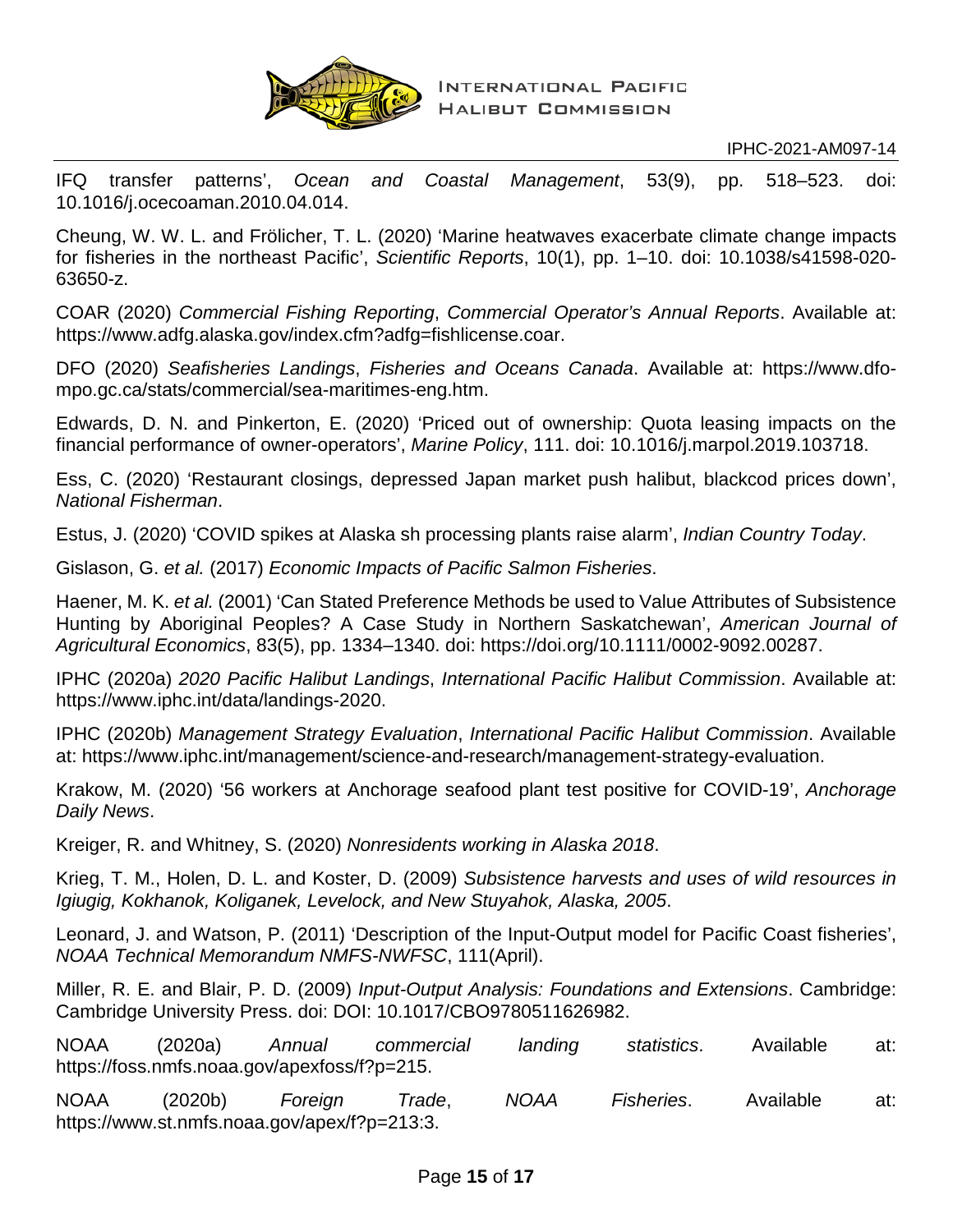

OECD (2020) 'Fisheries, aquaculture and COVID-19: Issues and Policy Responses', *Tackling Coronavirus (Covid-19)*.

RecFIN (2020) *Pacific Recreational Fisheries Information Network (RecFIN) APEX reporting system*, *Recreational Fisheries Information Network*. Available at: https://reports.psmfc.org/recfin/f?p=601.

Ross, I. (2020) *For Alaska's seafood processors, the COVID-19 pandemic has cost tens of millions of dollars*, *KDLG*.

Sapin, R. and Fiorillo, J. (2020) 'Seafood processors pay a steep price to keep workers safe from coronavirus', *IntraFish*. Available at: https://www.intrafish.com/processing/seafood-processors-pay-asteep-price-to-keep-workers-safe-from-coronavirus/2-1-852502.

Seung, C. K., Waters, E. and Taylor, M. L. (2019) 'Developing a Multi-Regional Social Accounting Matrix (MRSAM) for Southwest Alaska Fisheries', *NOAA Technical Memorandum NMFS*‐*AFSC*, 399.

Statistics Canada (2020a) *Canadian International Merchandise Trade Database*. Available at: https://www5.statcan.gc.ca/cimt-cicm/home-accueil?lang=eng.

Statistics Canada (2020b) *Supply and Use Tables*. Available at: https://www150.statcan.gc.ca/n1/en/catalogue/15-602-X.

Statistics Canada (2020c) *Table 14-10-0023-01 Labour force characteristics by industry, annual*. Available at: https://doi.org/10.25318/1410002301-eng.

Steinback, S. R. and Thunberg, E. M. (2006) 'Northeast Region Commercial Fishing Input-Output Model', *NOAA Technical Memorandum NMFS-NE*, 188.

Stremple, C. (2020) 'Local fish put Haines residents to work despite COVID-19 economic slump', *KHNS*.

Szymkowiak, M. and Kasperski, S. (2020) 'Sustaining an Alaska Coastal Community: Integrating Place Based Well-Being Indicators and Fisheries Participation', *Coastal Management*, pp. 1–25. doi: 10.1080/08920753.2021.1846165.

Szymkowiak, M., Kasperski, S. and Lew, D. K. (2019) 'Identifying community risk factors for quota share loss', *Ocean and Coastal Management*, 178, p. 104851. doi: 10.1016/j.ocecoaman.2019.104851.

Temursho, U., Oosterhaven, J. and Alejandro, M. (2019) 'A multiregional generalized RAS updating technique', *IOpedia Research Paper Series*, 2.

Timmer, M. P. *et al.* (2015) 'An Illustrated User Guide to the World Input–Output Database: the Case of Global Automotive Production', *Review of International Economics*, 23, pp. 575–605. Available at: http://www.wiod.org/database/wiots16.

US Census (2020a) *Annual Survey of Manufactures*, *United States Census Bureau*. Available at: https://www.census.gov/programs-surveys/asm.html.

US Census (2020b) *USA Trade® Online*. Available at: https://usatrade.census.gov/.

Welch, L. (2020) 'Alaska Seafood Processors Get Clobbered by COVID Costs', *Alaska Fish Radio*.

Wolfe, R. J. (2000) *Subsistence in Alaska : A Year 2000 Update*.